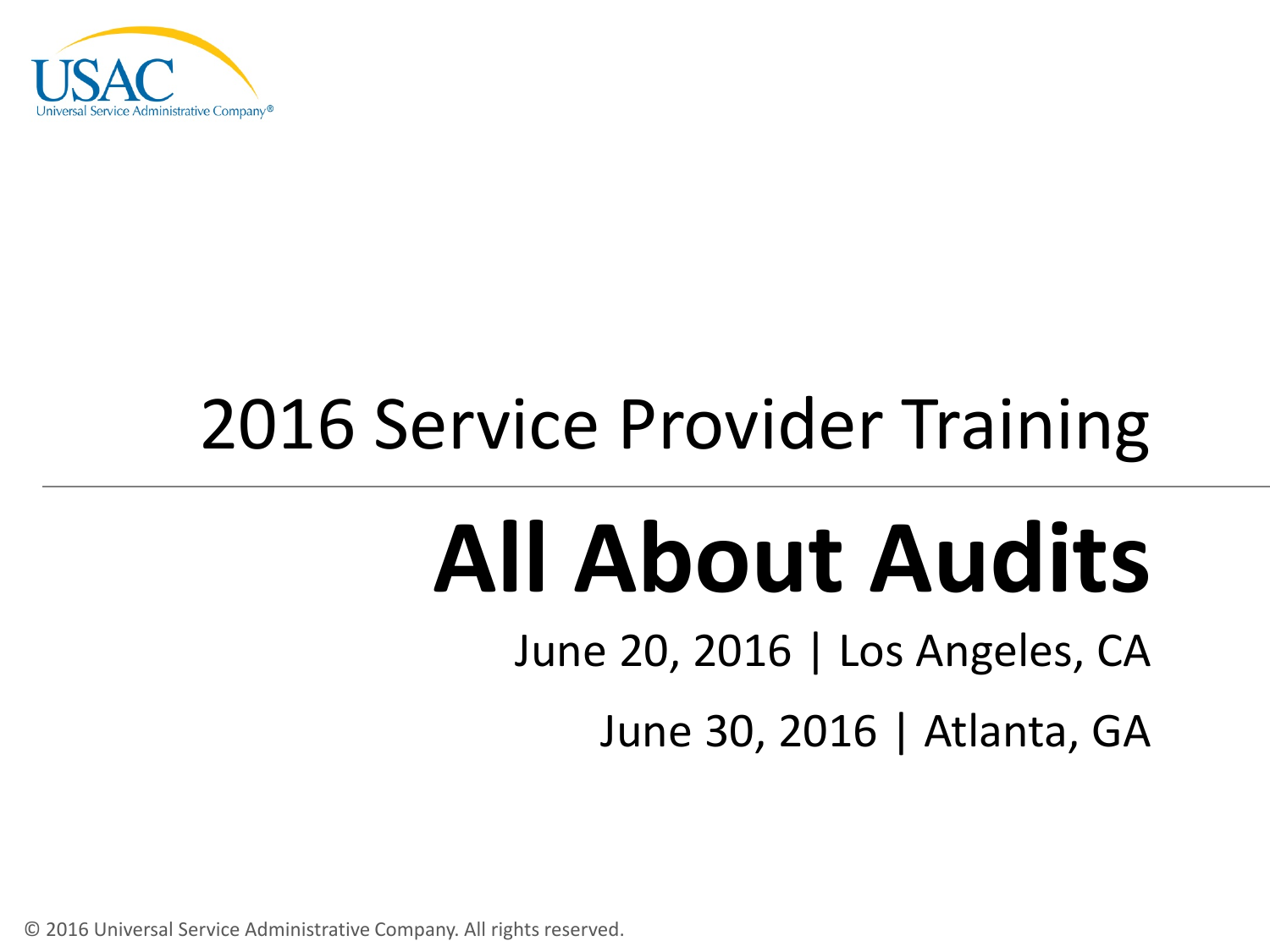



#### **List of topics**

- Payment Quality Assurance (PQA) Program
- Beneficiary and Contributor Audit Program (BCAP)
- Document Retention
- Helping Applicants with Audits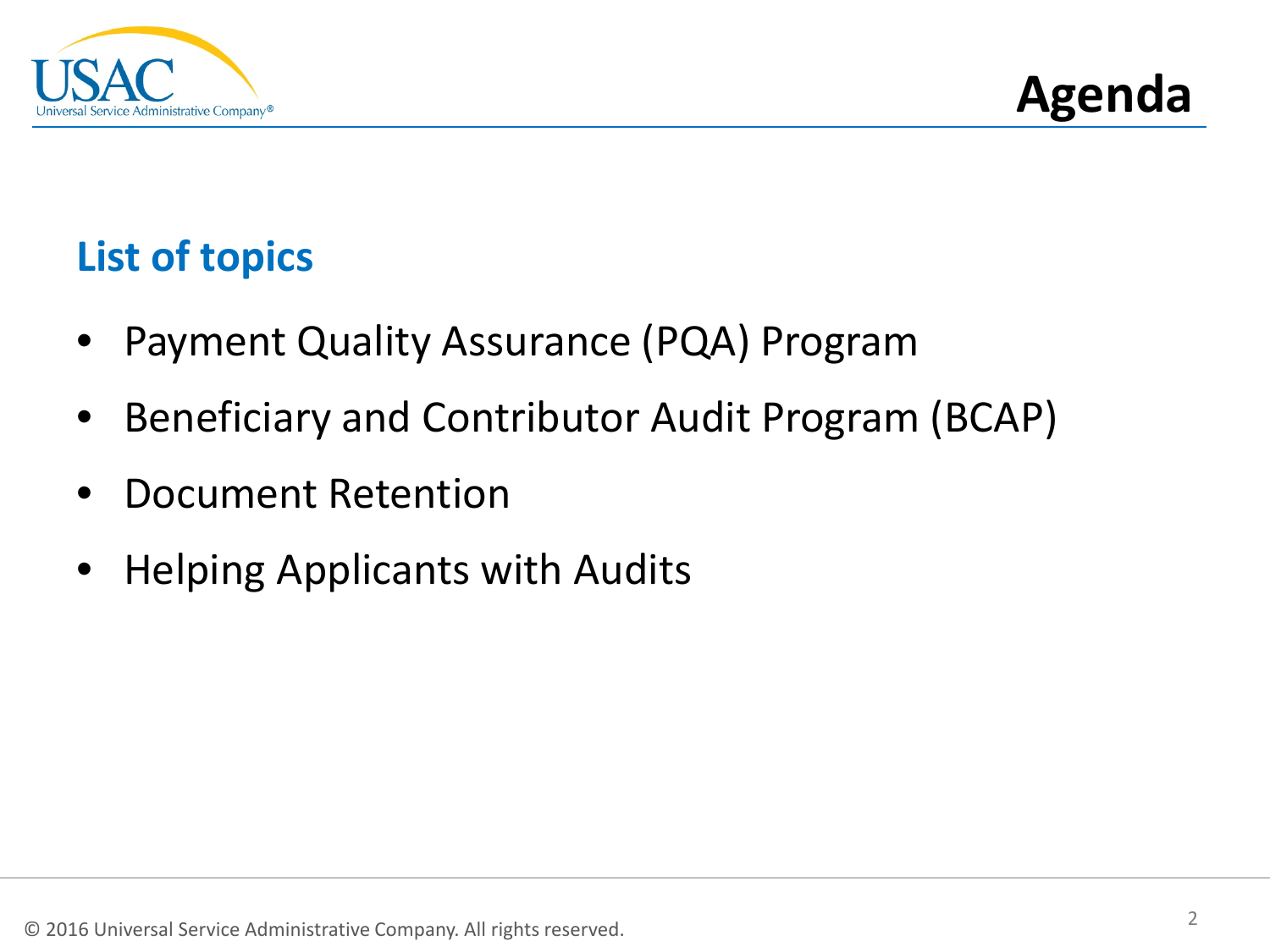

### All About Audits

### **Payment Quality Assurance (PQA)**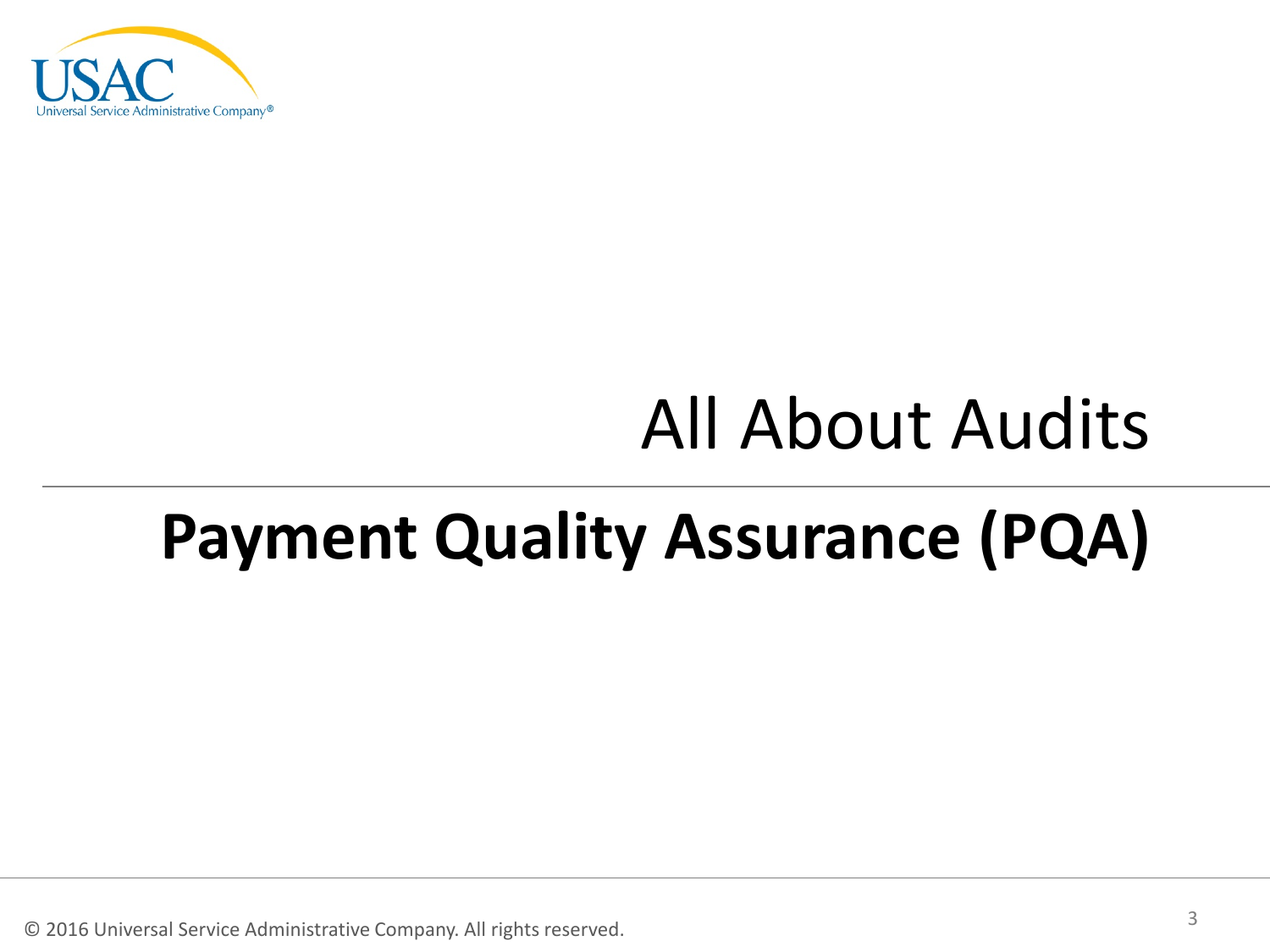

#### **Why Does USAC Conduct PQA Assessments?**

- PQA assessments support the Improper Payments Improvement Act of 2002 (IPIA) and the Improper Payments Elimination and Recovery Act of 2010 (IPERA) requirements.
- PQA assessments are conducted to calculate improper payments. USAC assesses specific payments made to applicants and determines if the payments were made in accordance with Federal Communications Commission (FCC) rules.
- Improper payment rate is reported to the FCC annually.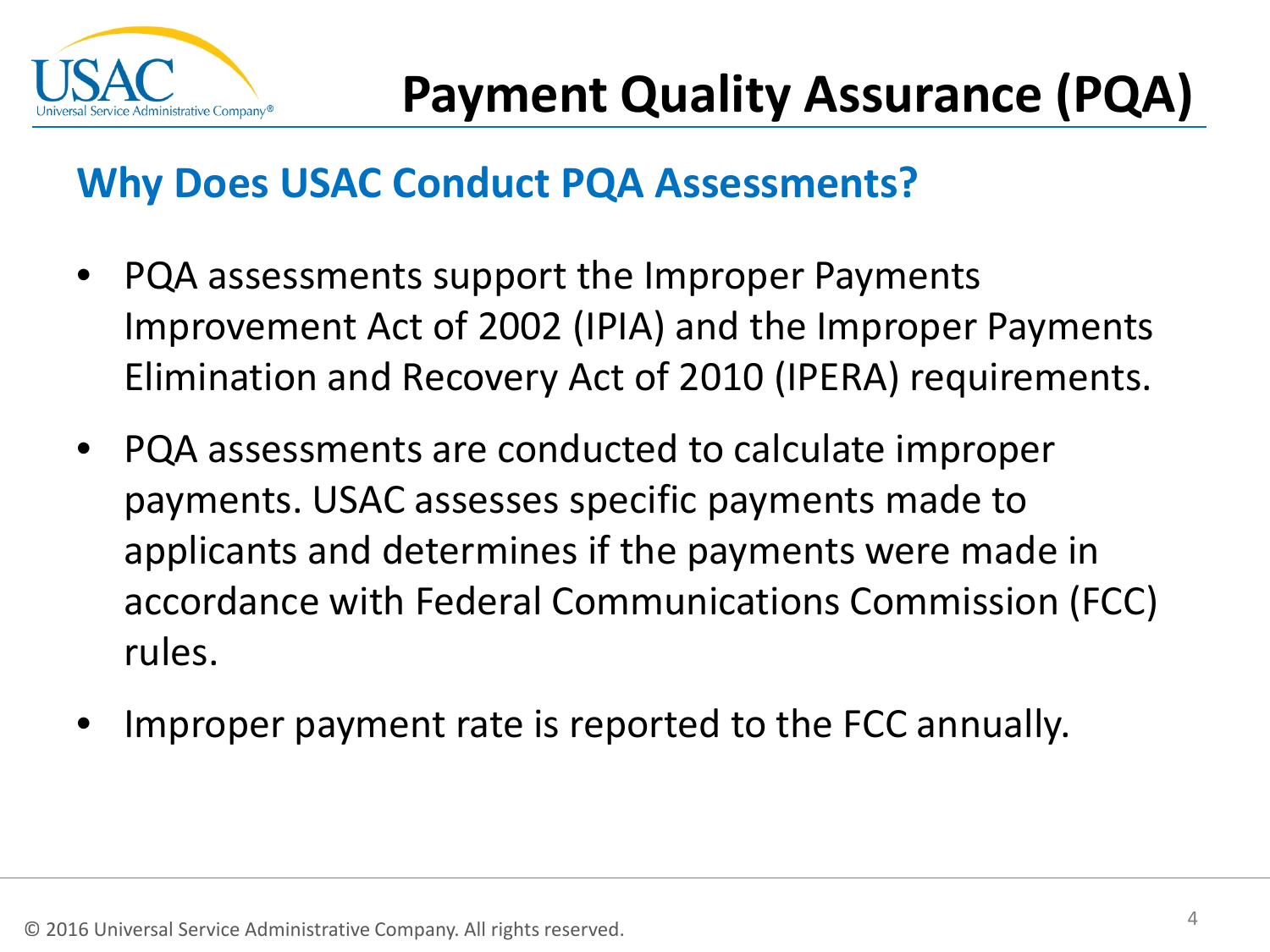

#### **Who Is Selected for PQA Program?**

• Beneficiaries are randomly selected from disbursements made in calendar year 2015.

#### **What should you expect?**

- Applicants are emailed questions after payments are selected. Responses are reviewed by PQA assessors.
	- Applicants have 10 business days from the date of the first notification letter to gather and submit the materials requested for carrying out the payment assessment.
- Some applicants are selected for a site visit. USAC's Internal Auditors will verify equipment installation and use.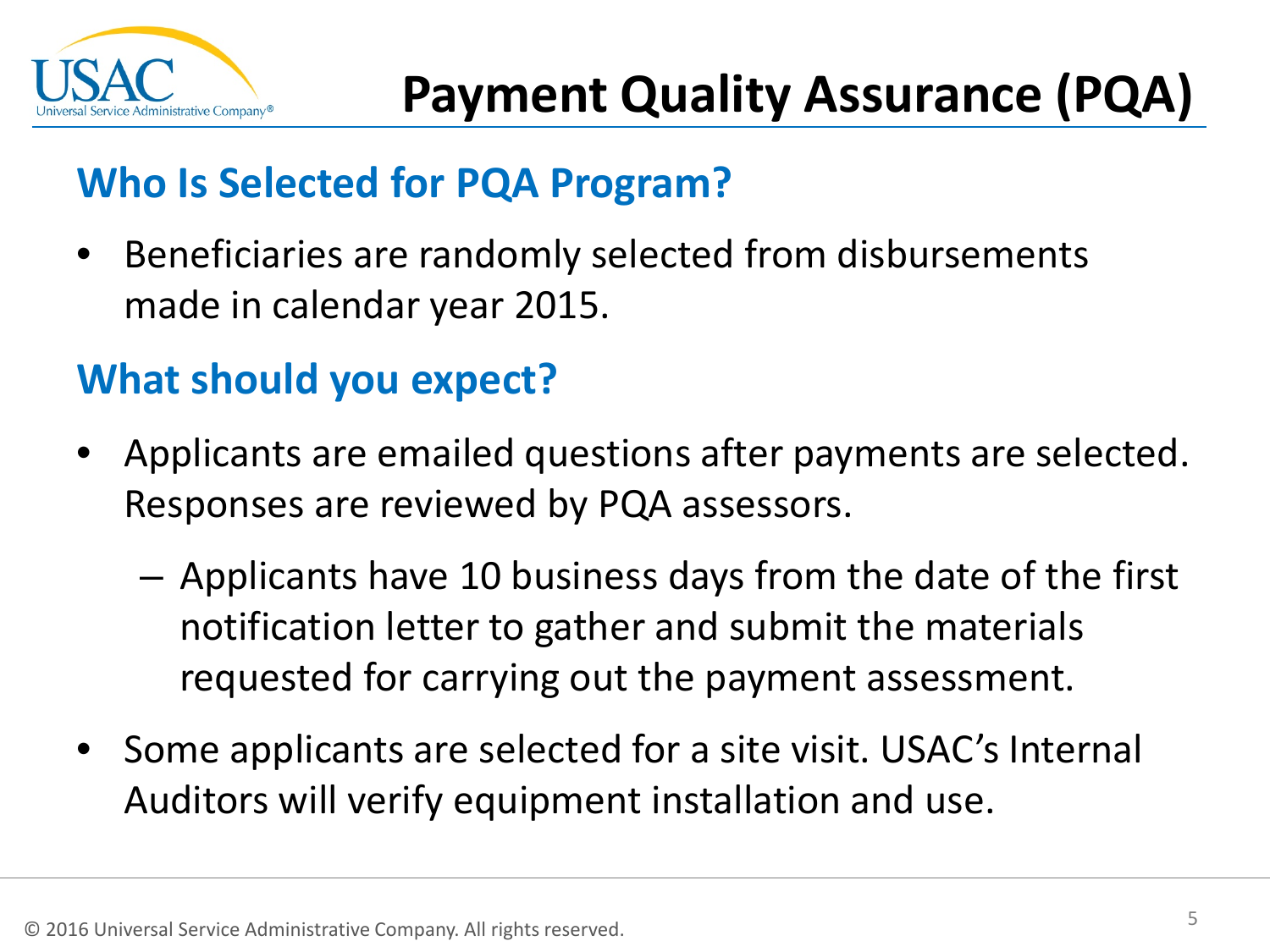

#### **What should you expect? (cont'd.)**

- Service providers are emailed and asked to certify compliance with lowest corresponding price (LCP). Service providers have 10 business days to respond.
- – **47 CFR § 54.511(b)** *Lowest corresponding price.* Providers of eligible services shall not charge schools, school districts, libraries, library consortia, or consortia including any of these entities a price above the lowest corresponding price for supported services, unless the Commission, with respect to interstate services or the state commission with respect to intrastate services, finds that the lowest corresponding price is not compensatory.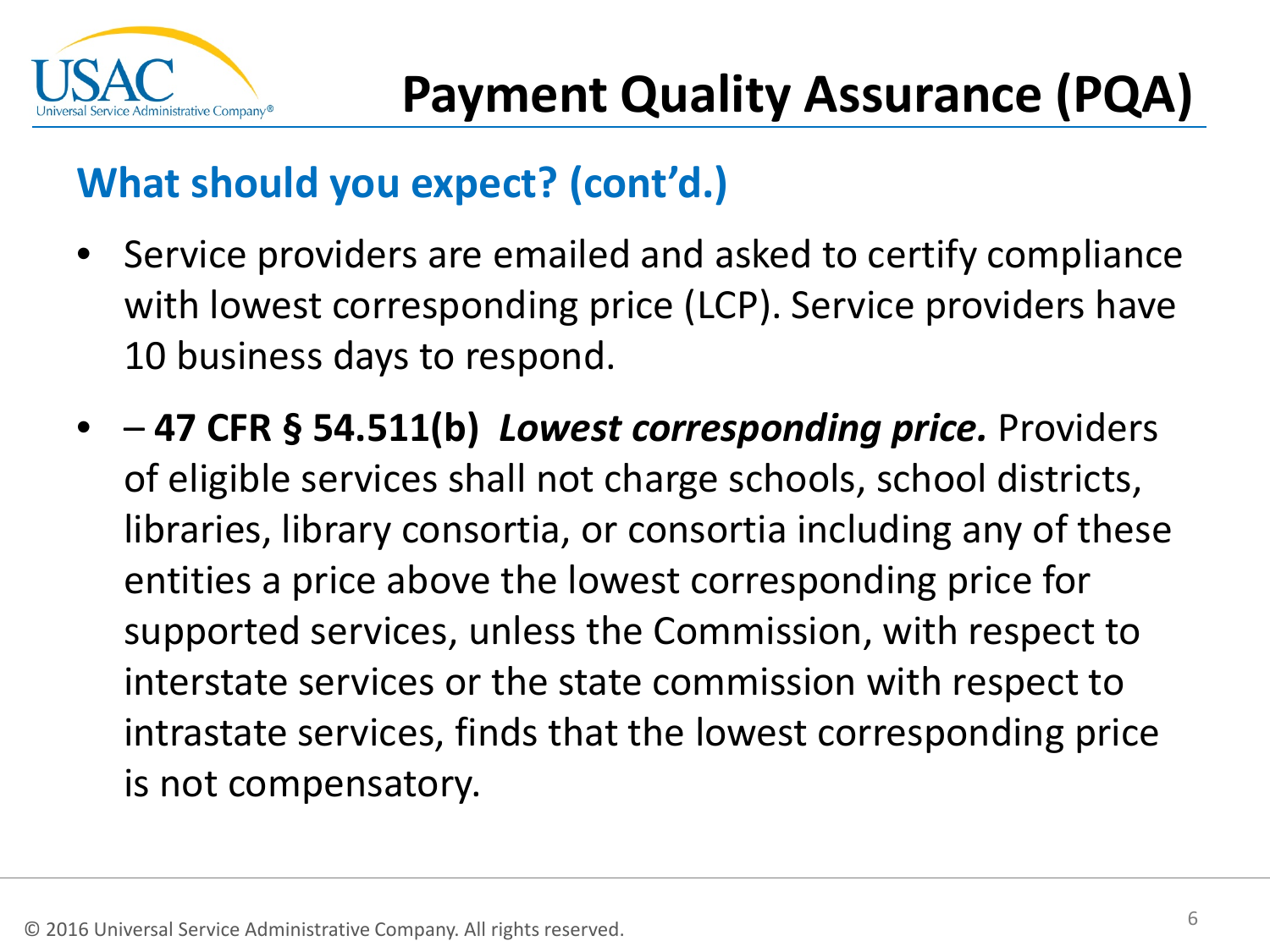

#### **PQA Certification**

|                                                               | SPIN: 123456789; SERVICE PROVIDER: ABC of Texas Inc.                             |            |      |            |                                          |                  |             | Make sure to check<br>the appropriate box. |
|---------------------------------------------------------------|----------------------------------------------------------------------------------|------------|------|------------|------------------------------------------|------------------|-------------|--------------------------------------------|
| <b>Case ID</b>                                                | <b>Applicant Name</b>                                                            | <b>BEN</b> | FY   | <b>FRN</b> | <b>Disbursement</b>                      | <b>Invoice #</b> | <b>Date</b> | Yes No                                     |
| 01-Case-027                                                   | <b>CDE INDEP</b><br><b>SCHOOL DISTRICT</b>                                       | 123456     | 2012 | 9876543    | \$1,000.13<br>- Complete the entire form | 1223344          | 1/10/2013   | $\Box$ $\Box$                              |
| below am certifying compliance with the aforementioned rules. |                                                                                  |            |      |            | <b>SPIN:</b> ______________              |                  |             |                                            |
|                                                               | Printed name of the person completing this form: _______________________________ |            |      |            |                                          |                  |             |                                            |
|                                                               |                                                                                  |            |      |            |                                          |                  |             |                                            |
|                                                               |                                                                                  |            |      |            |                                          |                  |             |                                            |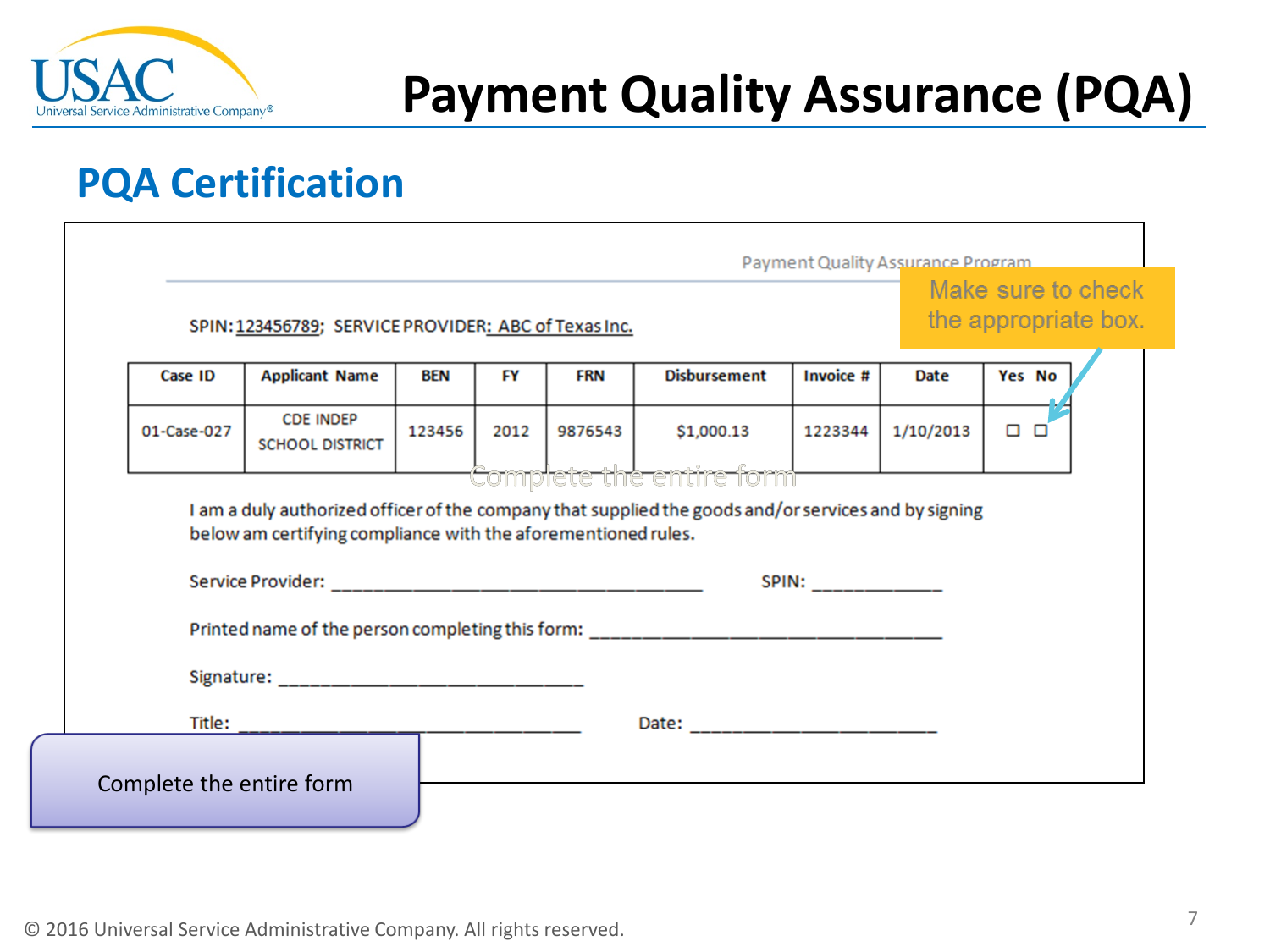

#### **Who should complete the certification?**

- The certification is completed and signed by a company officer.
- Return the certification within the 10-business-day response period.
- You do not have to submit supporting documentation (e.g., price list, customer bills, etc.) with the certification.

#### **What happens if the certification is incomplete or not returned?**

• This could result in a PQA exception. USAC may recover the disbursement.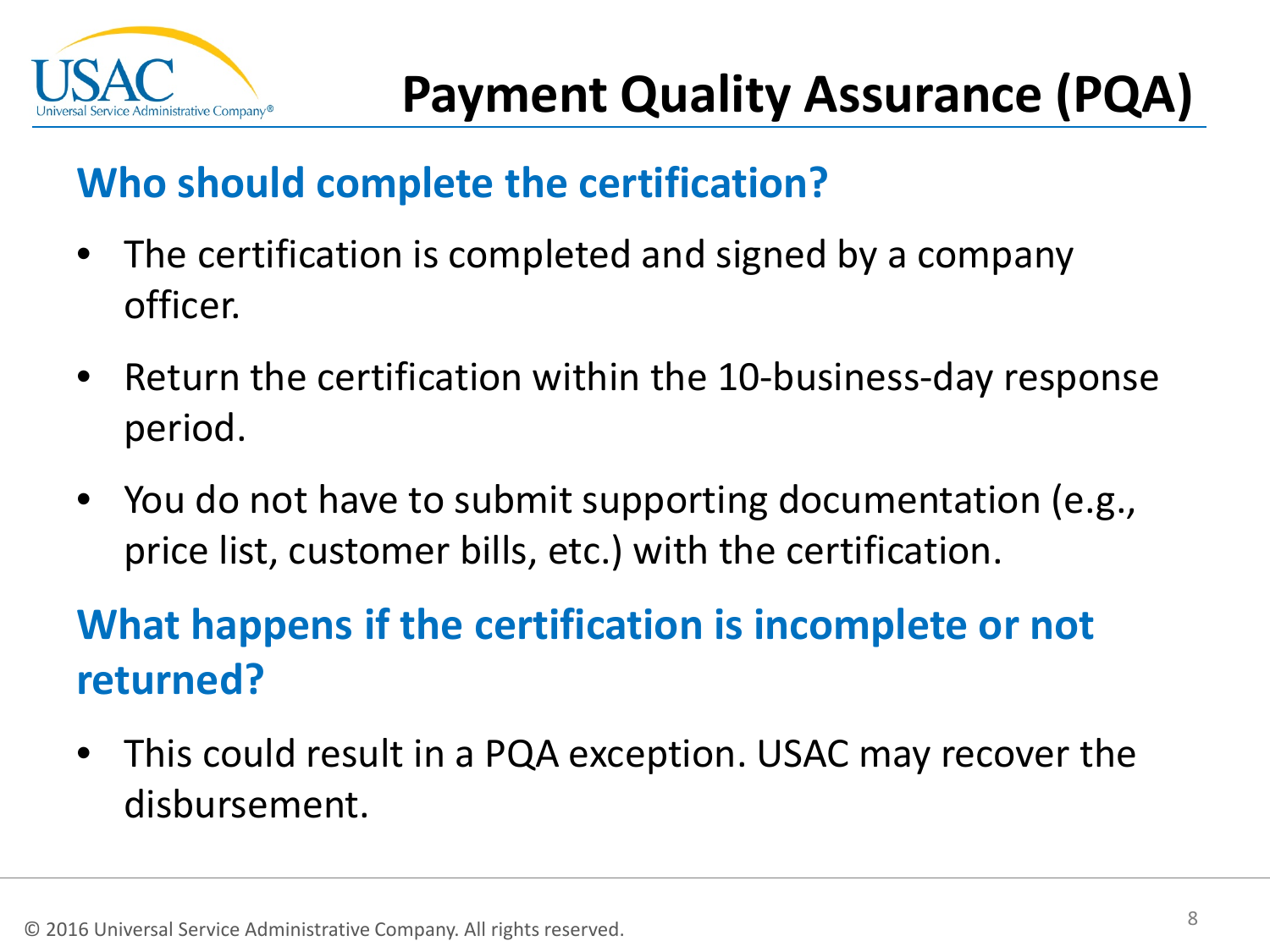

### All About Audits

## **Beneficiary and Contributor Audit Program**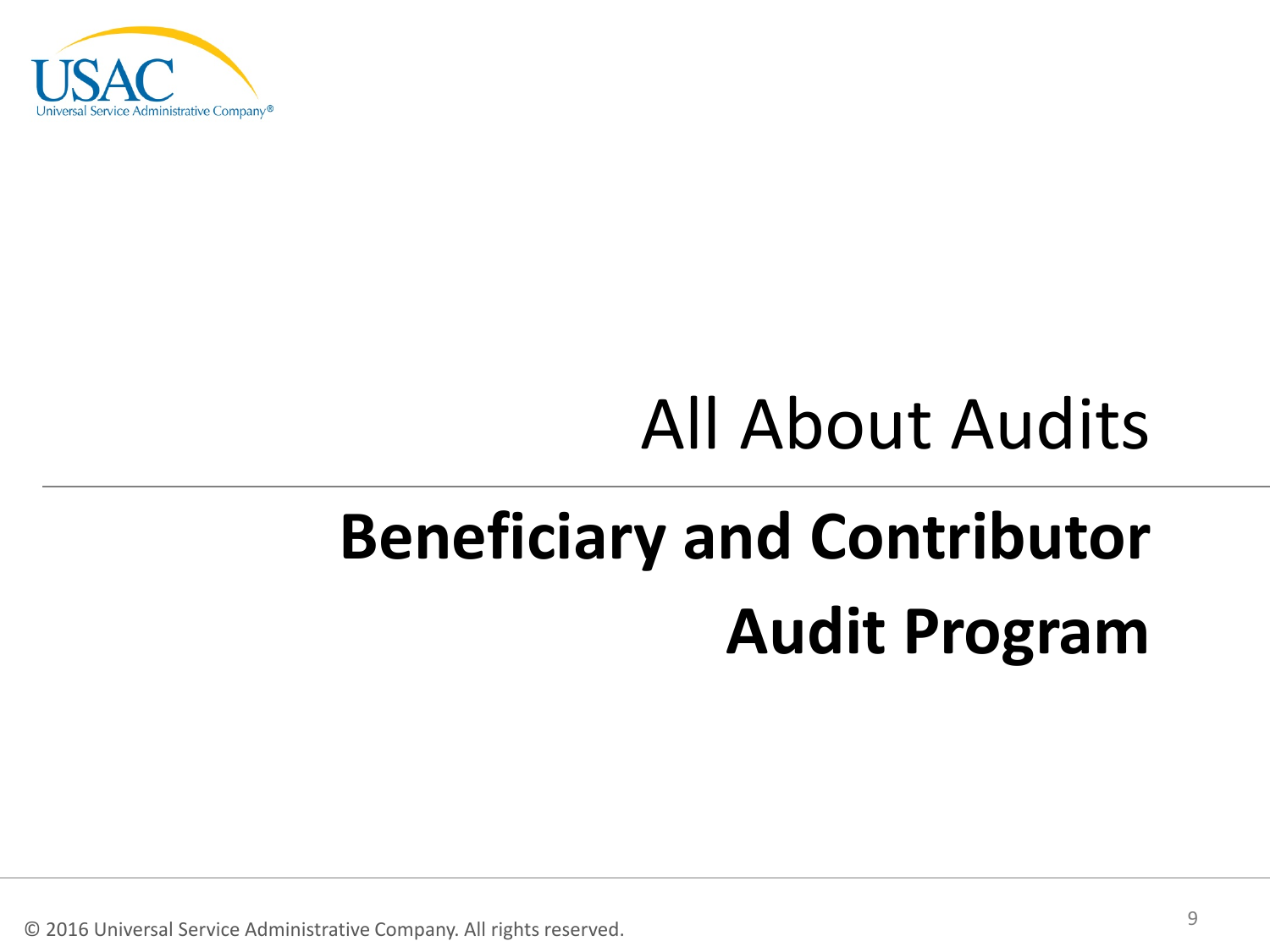

#### **Why are service providers audited?**

- The primary purpose of audits is to ensure compliance with FCC rules and program requirements.
- "Schools, libraries, and service providers shall be subject to audits and other investigations to evaluate their compliance with the statutory and regulatory requirements for the schools and libraries universal service support mechanism, including those requirements pertaining to what services and products are purchased, what services and products are delivered, and how services and products are being used." (§ 47 CFR 54.516)
- BCAP audits are based upon agreed-upon procedures approved by the FCC.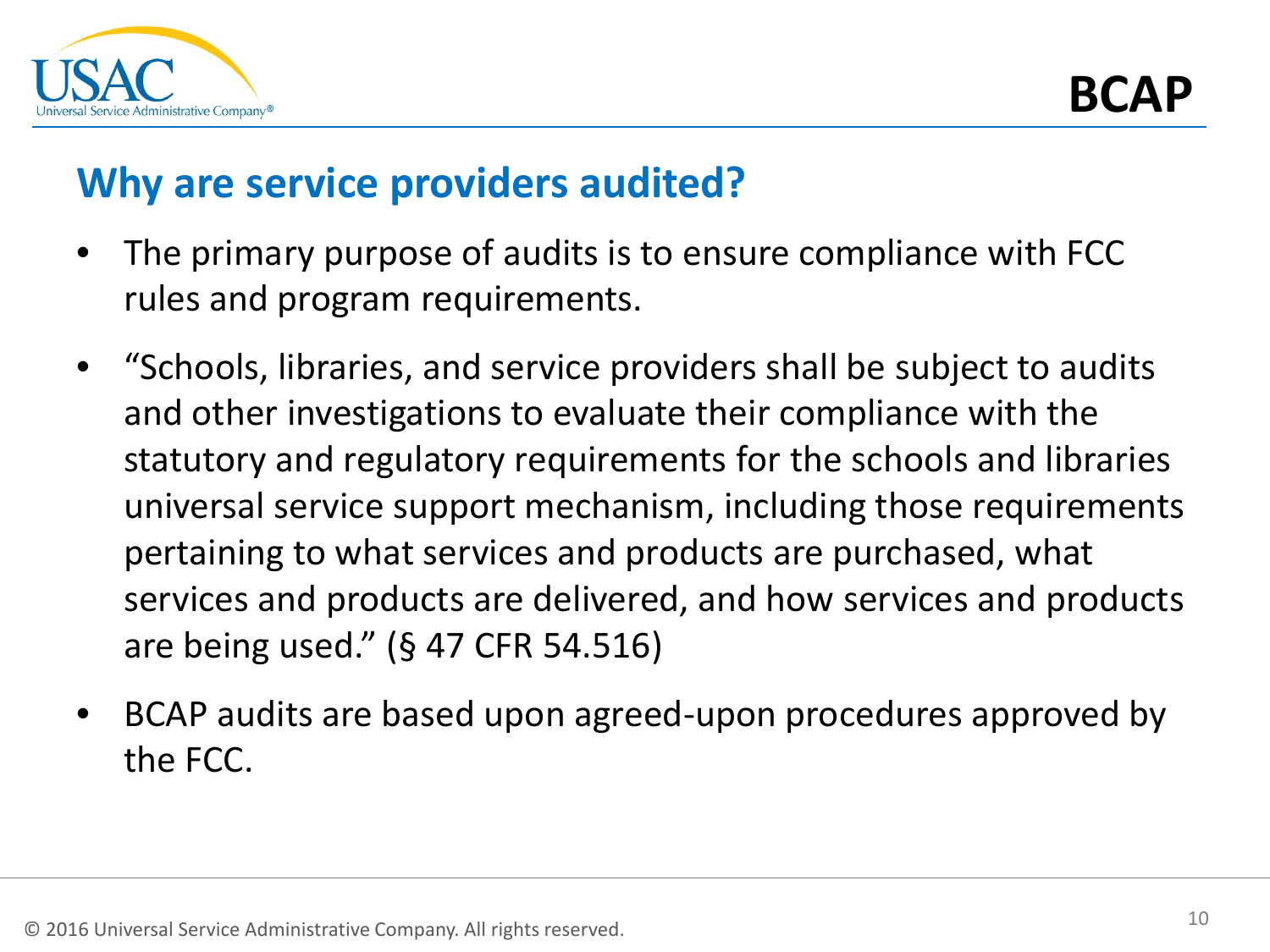

**BCA** 

#### **What should you expect?**

- An announcement letter is sent requesting the documents to be reviewed to ensure compliance.
- A site visit may be performed.
- Performed by USAC's Internal Audit Division and outside audit firms.
- Applicants will receive a questionnaire about the service provider's process (e.g., were services delivered timely).
- FY 2015 disbursements will be reviewed.
- Most audits are limited in scope.
- An audit report will be prepared. You will have an opportunity to provide a response to the report before it is finalized and approved by USAC's Board of Directors.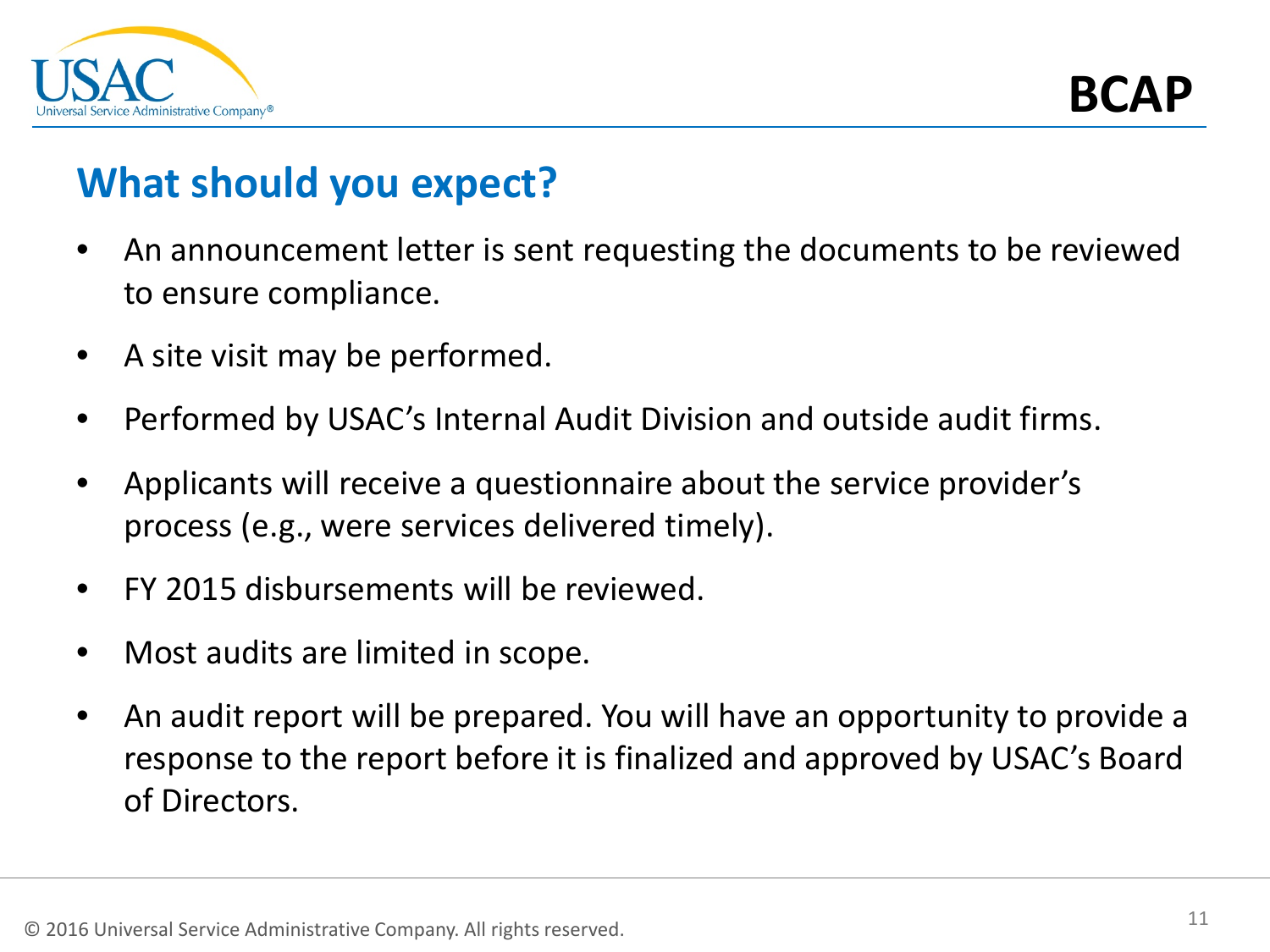

#### **Auditors will request documents to support:**

- Competitive bidding compliance, contracts
- Service providers conducted maintenance (if applicable)
- Services and/or products were delivered and installed
- Service providers invoiced for only eligible services and products
- Only eligible entities received services
- Auditors may select samples of documents provided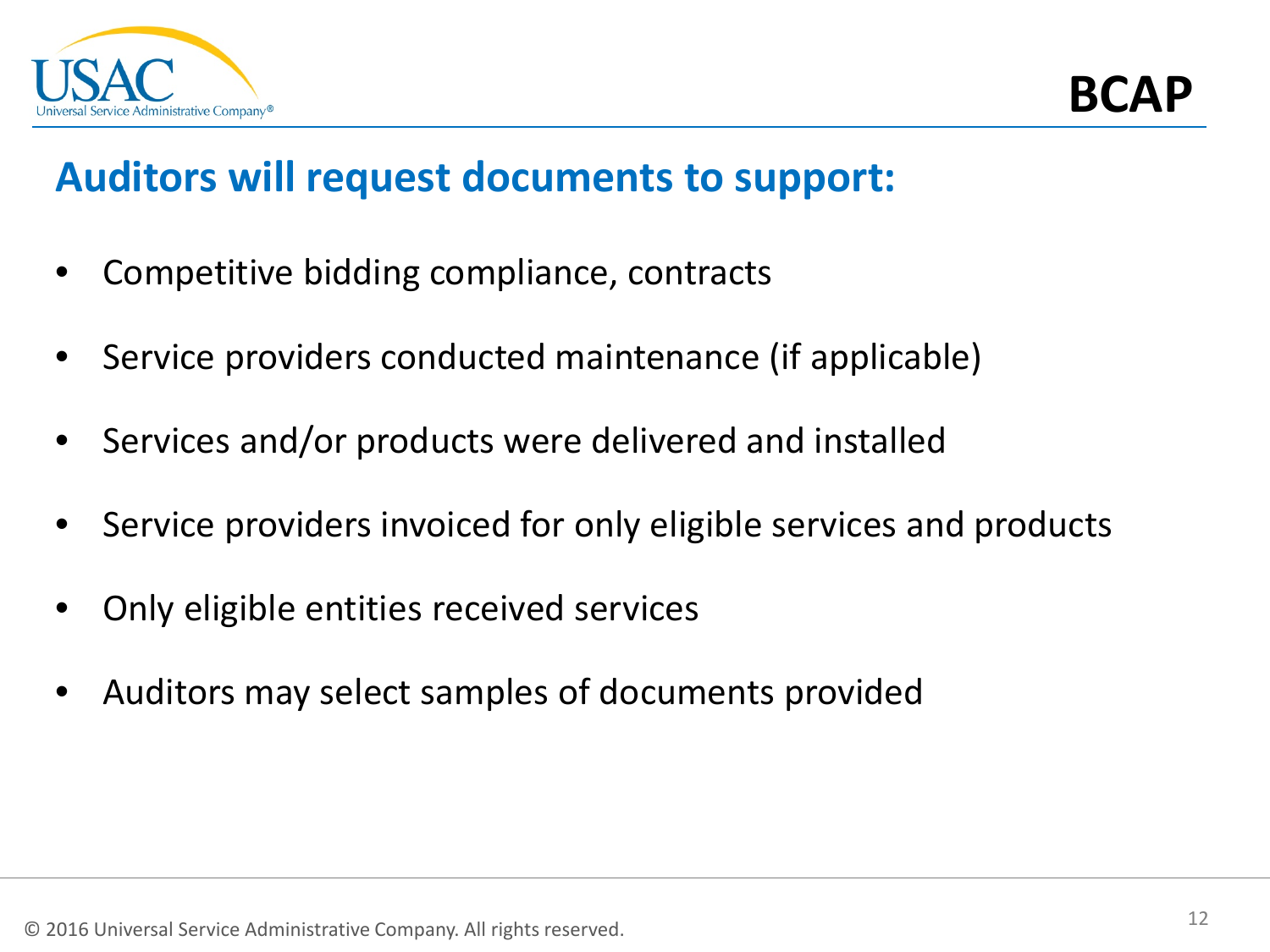

#### **Auditors will request documents to support cont'd:**

- The lowest corresponding price (LCP) was offered.
- **Make sure you provide**:
	- Copies of all price lists, including tariffed prices as applicable, for services offered in the geographic area as the beneficiaries included in the audit sample.
	- A list of nonresidential customers (e.g., other schools, school districts, libraries, consortia, non–E-rate customers) receiving the same or similar services who are similarly situated to an E-rate applicant.
	- For additional audit guidance, visit USAC's website at http://usac.org/sl/about/programintegrity/default.aspx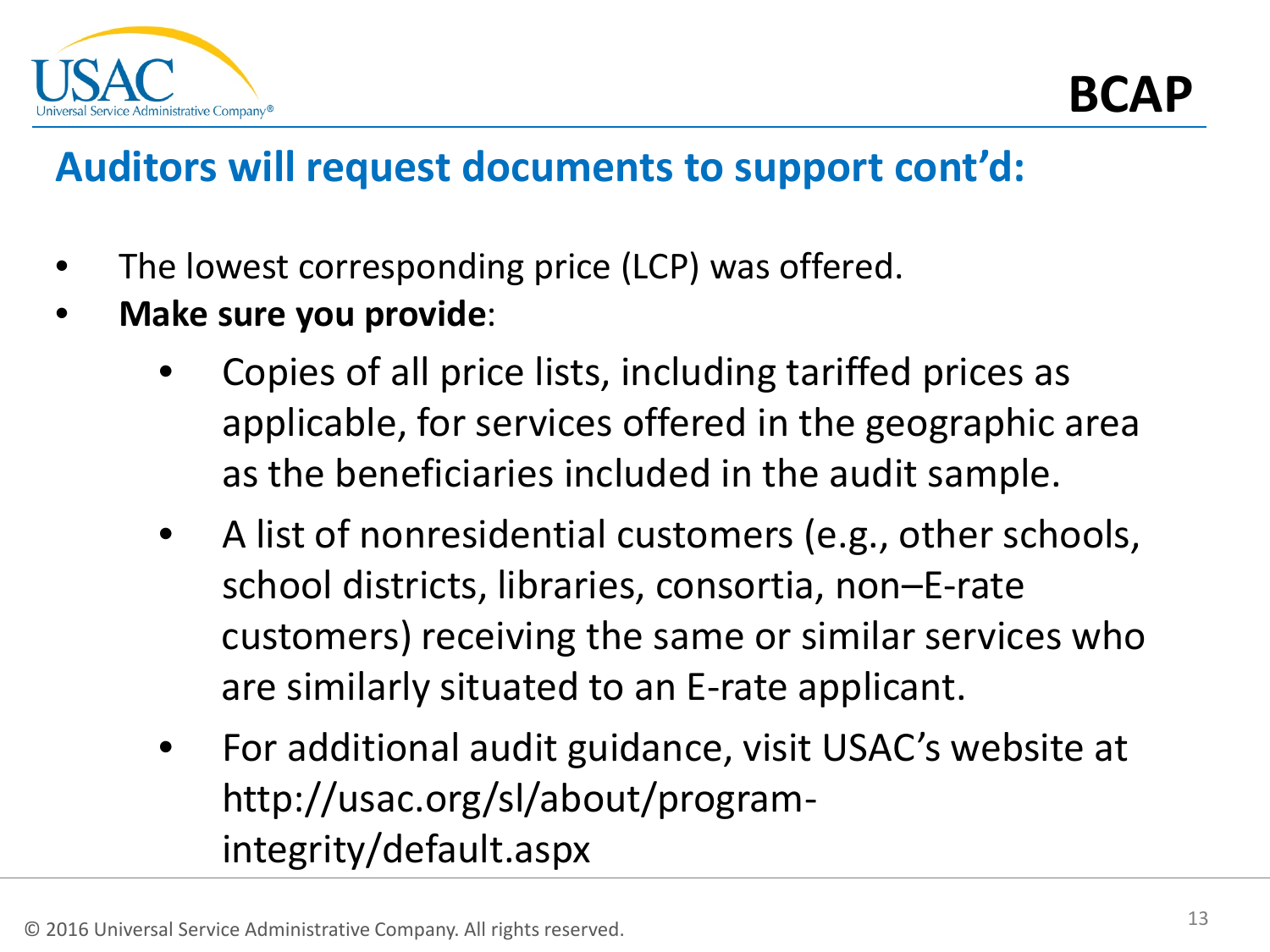

#### **Common Audit Findings**

- Service providers commit invoicing errors, such as:
	- **Overbilling applicants.** Don't invoice to the funding commitment cap. Do invoice for the products or services delivered only.
	- Services not approved. Don't invoice for the services not approved in the Funding Commitment Decision Letter (FCDL). Do review the FCDL before delivering services.
	- **Invoiced for recurring services delivered beyond service deadline.** Don't invoice for services beyond the delivery deadline. Do invoice for services delivered within the year.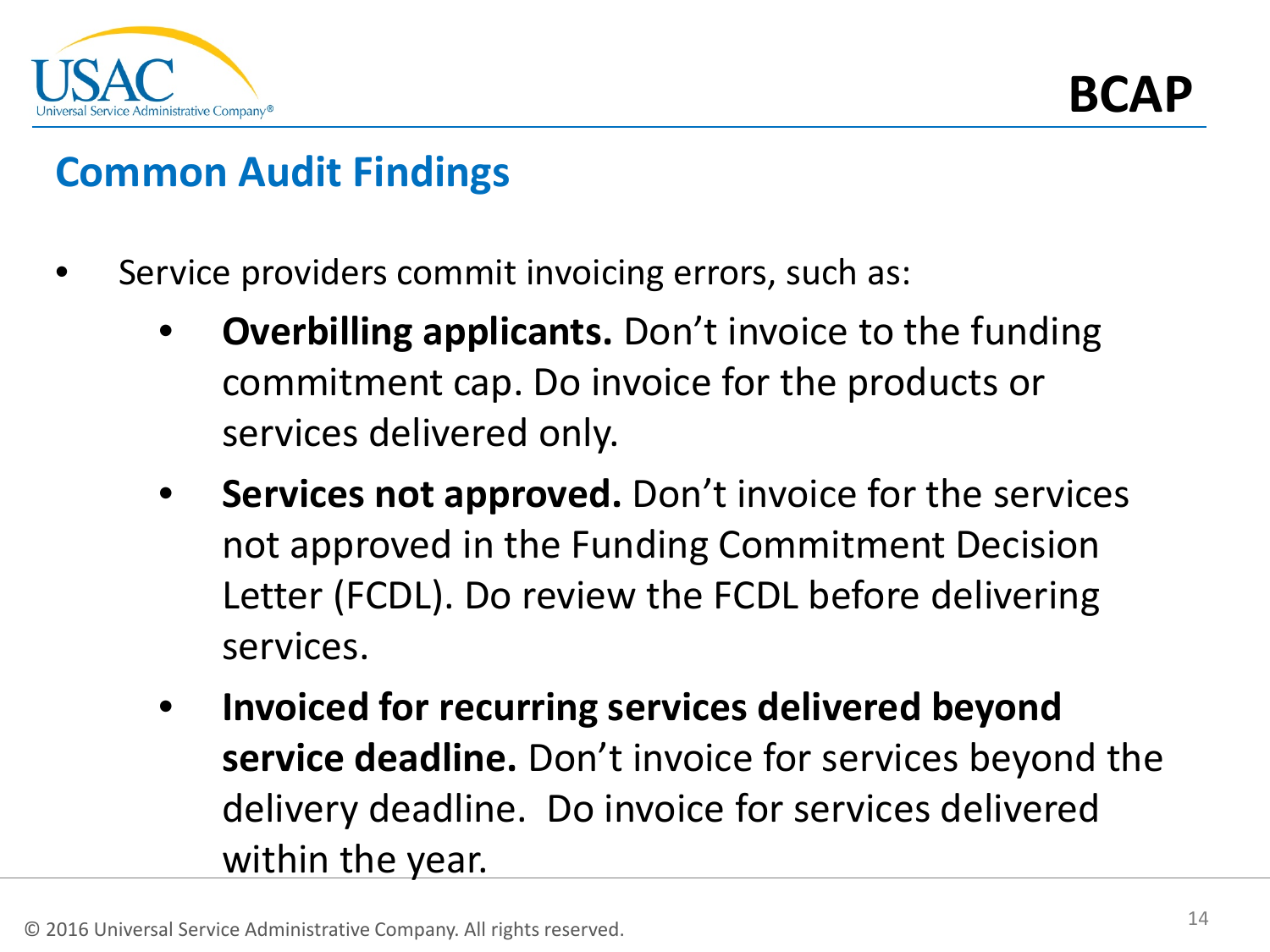

#### **Common Audit Findings**

- **Products invoiced before they were delivered and/or installed**. *Don't* invoice for items prior to the delivery or installation of those items. *Do* invoice after items are delivered and/or installed.
- **Invoice submitted to USAC after the invoice deadline**. *Don't* miss the deadline for submitting invoices to USAC. *Do* request an invoice deadline extension if you need it.
- **Invoices for BMIC not supported by actual services performed.** *Don't* use generic blanket terms that do not differentiate between eligible and ineligible services delivered. *Do* maintain documentation that demonstrates the costs and descriptions of the eligible services actually delivered.
- **SPIs not supported by services billed to the beneficiary.** *Don't* invoice for services not reconciled to services delivered or installed. *Do* invoice after services are delivered, installed and invoiced and maintain a reconciliation of those services.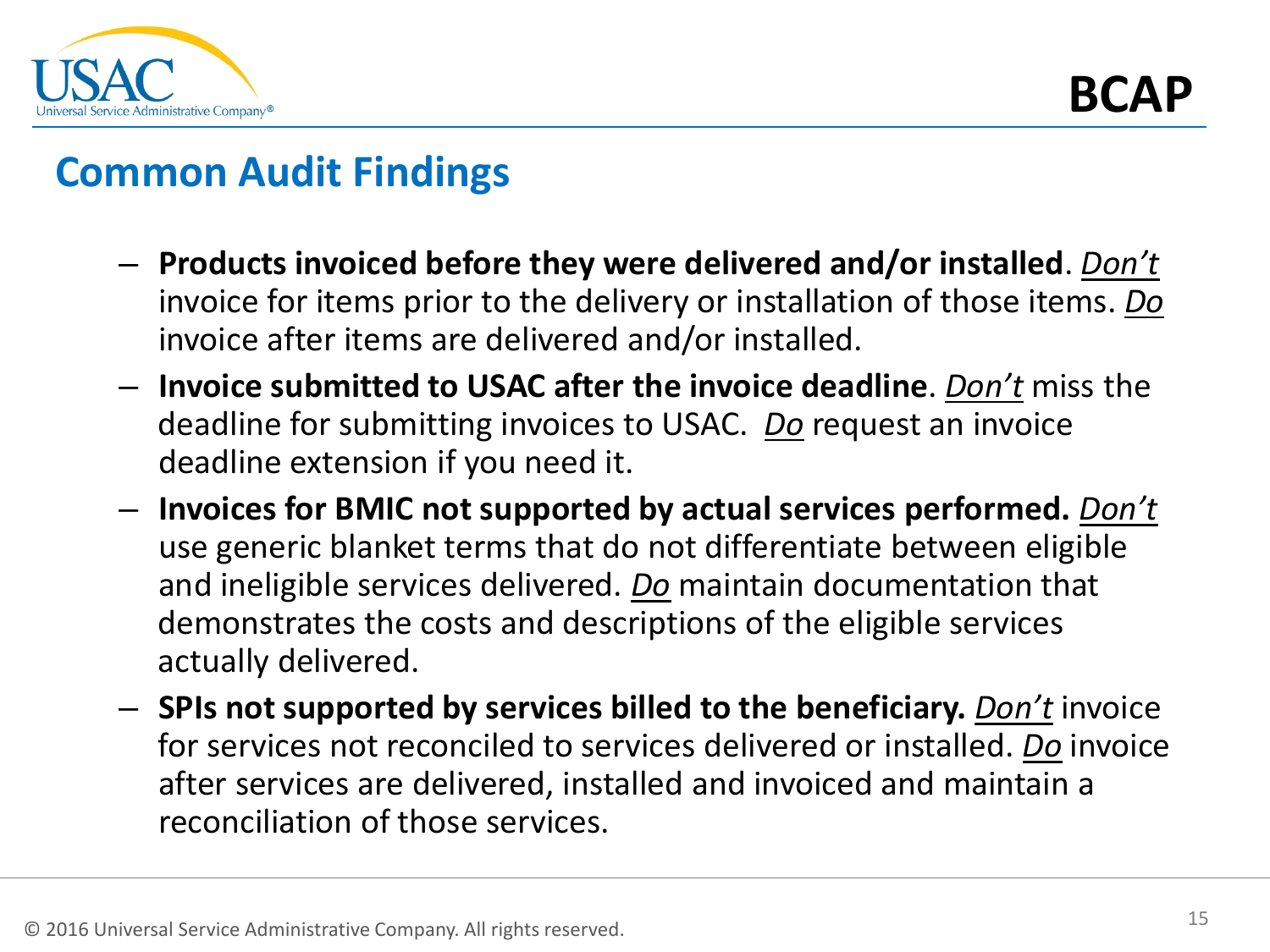

#### **What happens if I fail to demonstrate program compliance?**

 It will be noted in the audit report. USAC will determine, based on FCC guidance, whether recovery is warranted.

#### **What if I disagree with the audit finding?**

 You may provide a response to the audit. Your response shall be included in the final audit report.

#### **Can I appeal the audit report?**

 The audit report is not an appealable event. You can appeal a COMAD or RIDF decision that cites the violation identified in the audit.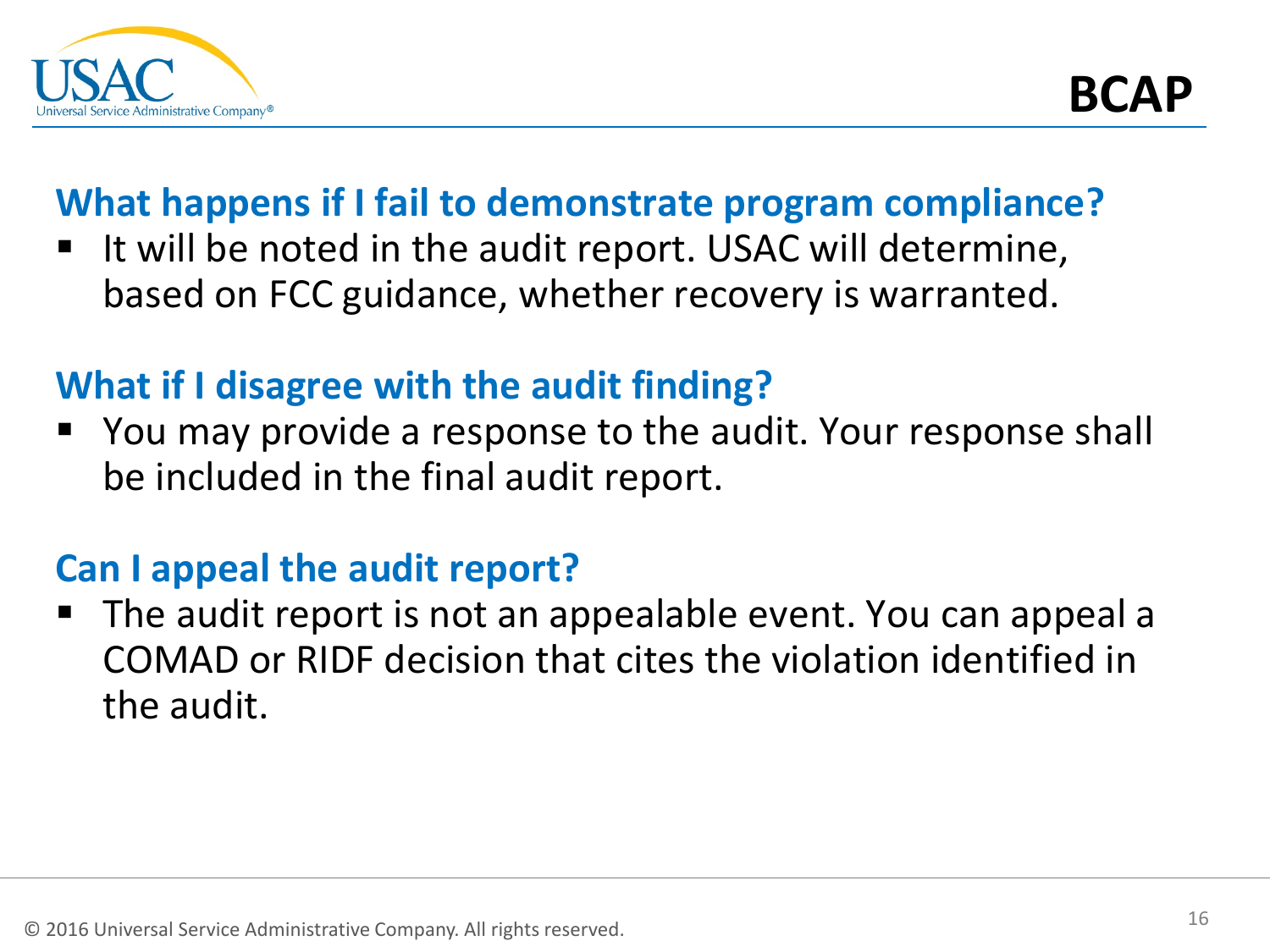

### All About Audits

### **Document Retention**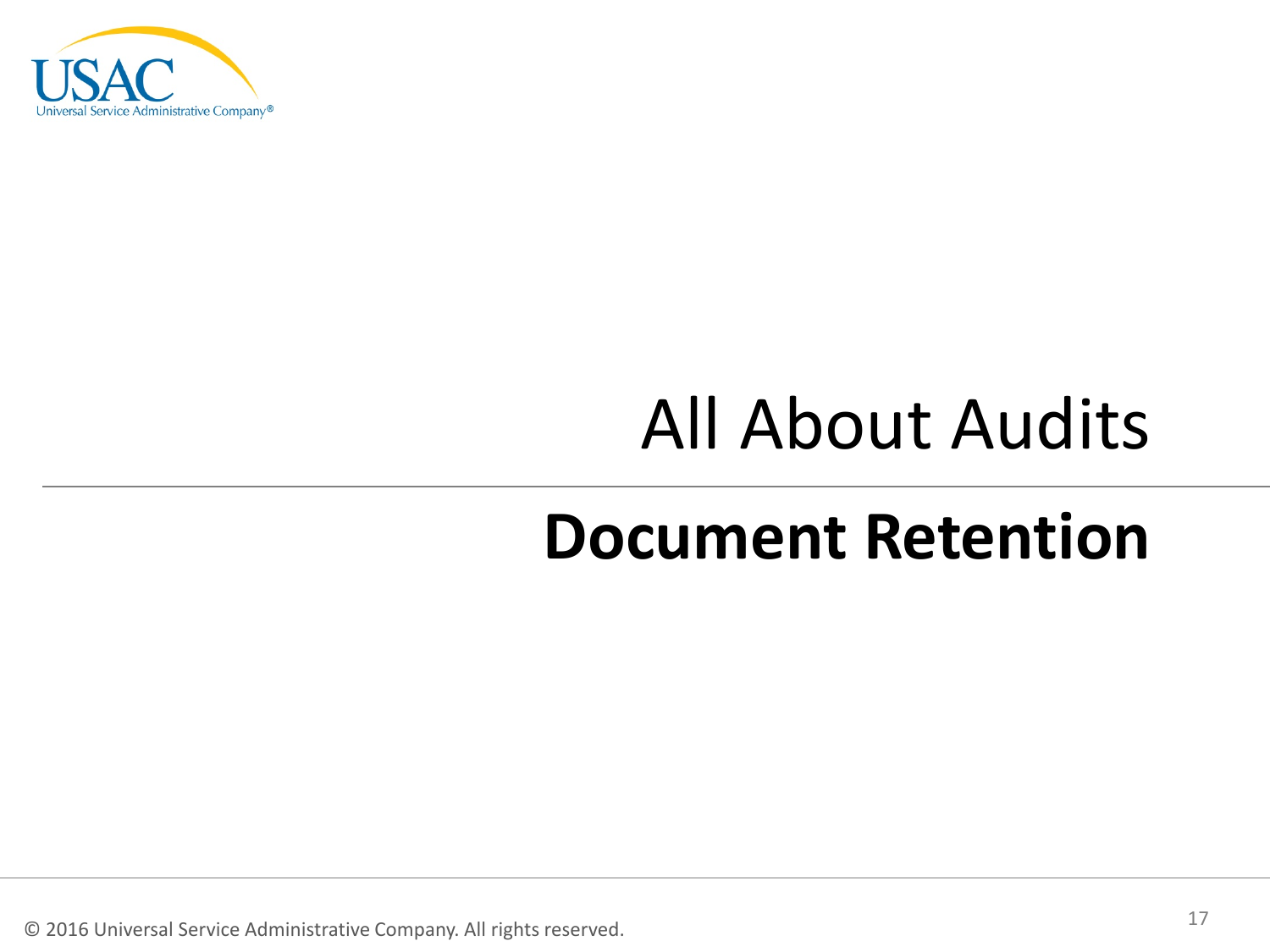

- Documentation must be retained for at least 10 years after the latter of the last day of the applicable funding year or the service delivery deadline for the funding request. Documents can be in electronic format or paper as stated in the E-rate Modernization Order (FCC 14-99).
- Applicants and service providers must retain ALL documentation that shows compliance with all FCC rules.
- Any document from a **prior year** that supports current year activities must be kept for a period of 10 years after the last day of service delivered.
	- E.g., contract from 2005, used to support FY2016 recurring service FRNs, must be kept until at least June 30, 2027.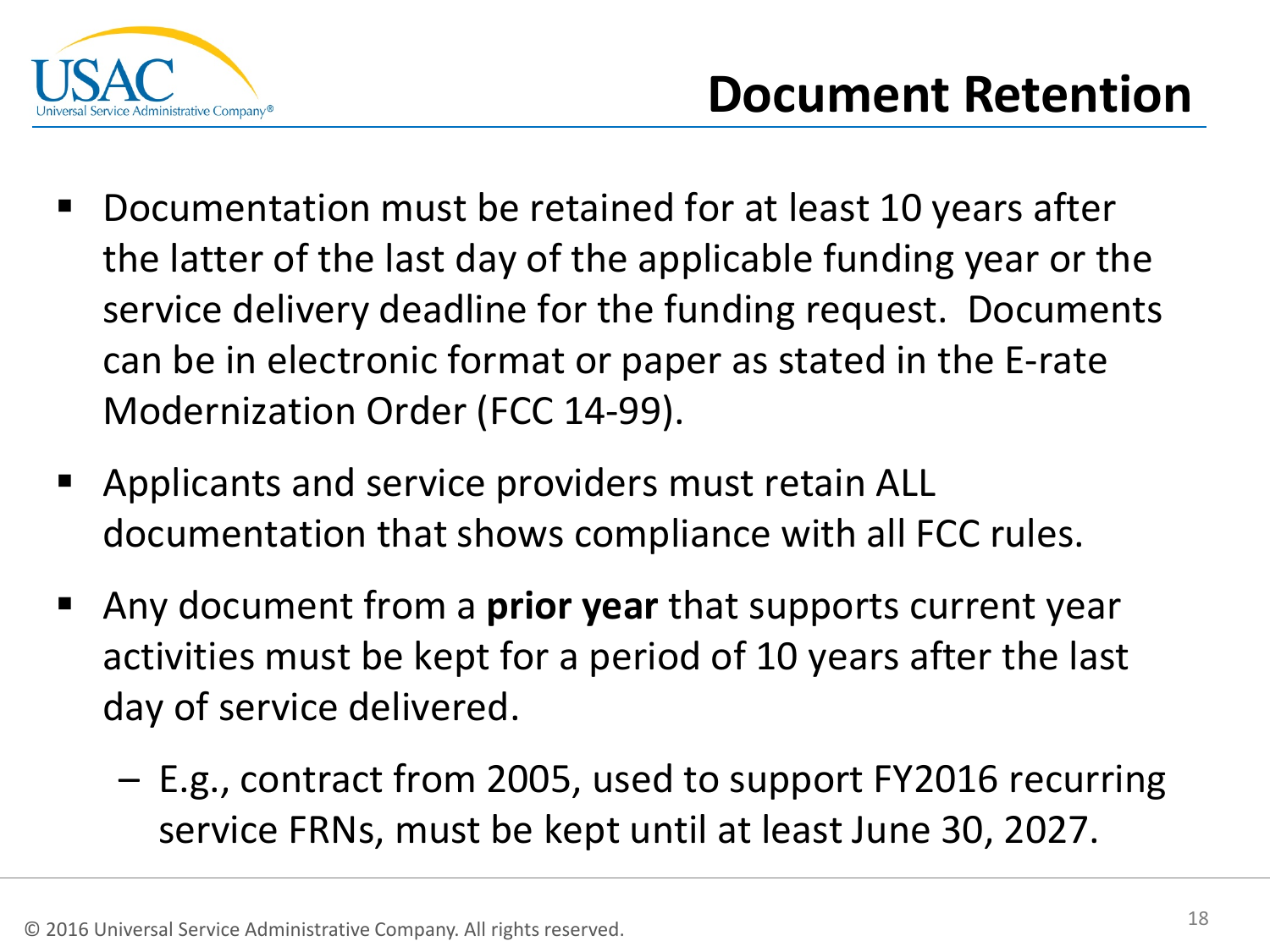

### **Document Retention**

#### **Required documents to retain**

This list is for illustrative purposes. Service providers and applicants must retain pursuant to recordkeeping requirement, as applicable.

- RFPs or similar documents
- All bid responses and correspondence
- Contracts, service agreements, addendums, etc.
- Purchase requisitions, POs, packing slips, customer bills
- Delivery and installation records
- Maintenance logs
- Payments (canceled checks, credit card receipts, ACH transactions)
- USAC-approved SPIN changes and/or service substitutions (request, supporting documentation, and approval)
- USAC-approved invoice deadline extension, service delivery and service substitution (request, supporting documentation, and approval)
- Documents used to prepare forms
- FCC forms and letters received from USAC (e.g., FCC Forms 498, 474)
- Service provider price listings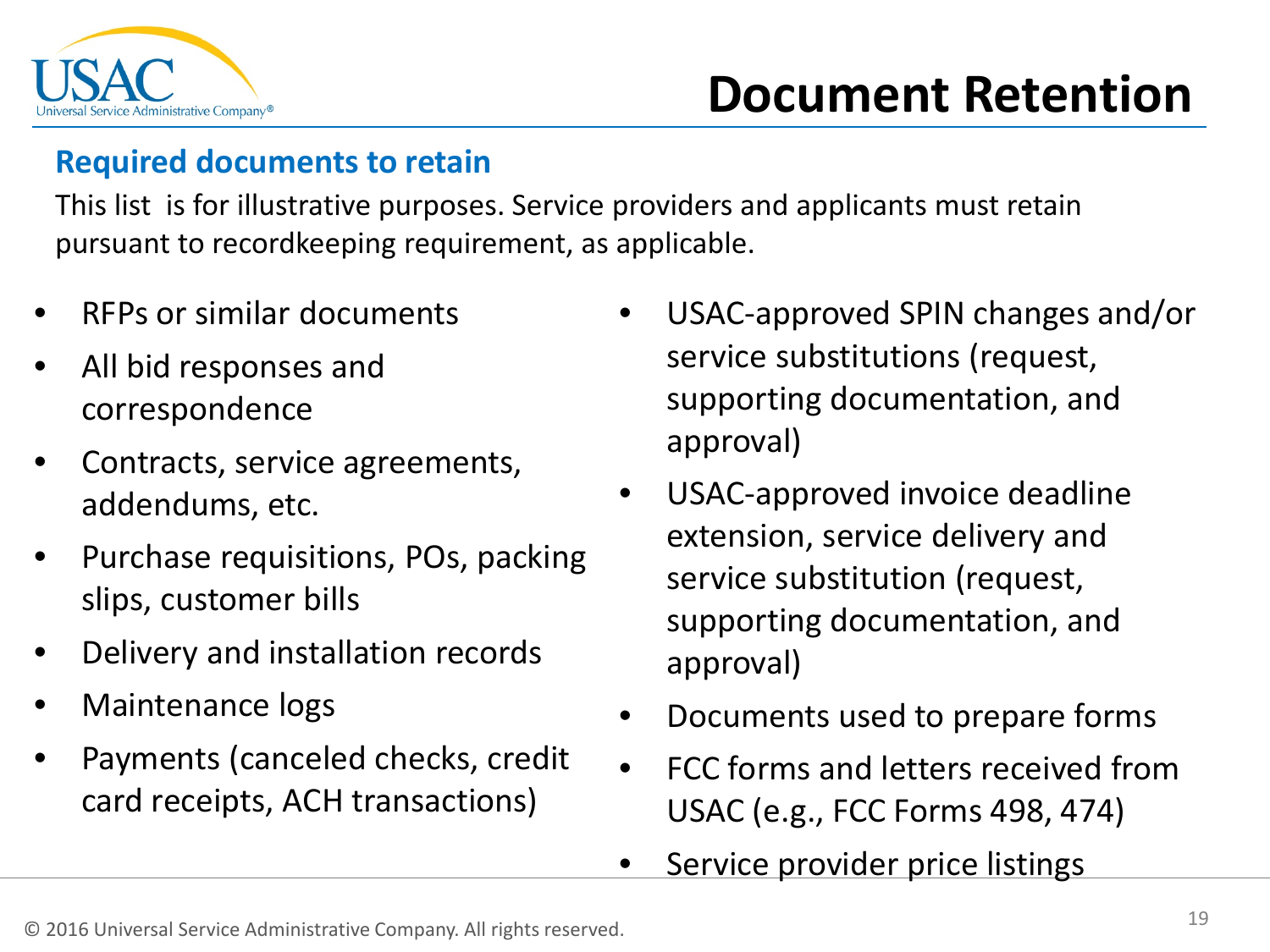

### **Helping Applicants with Audit Requests**

- Explain SPI and BEAR charges listed on service provider bills.
- Reconcile bills to invoices submitted (you should know the billing account number associated with the FRN).
- Explain equipment use or functionality, or installation charges.
- Document service provider-submitted requests, like service substitutions or SPIN changes.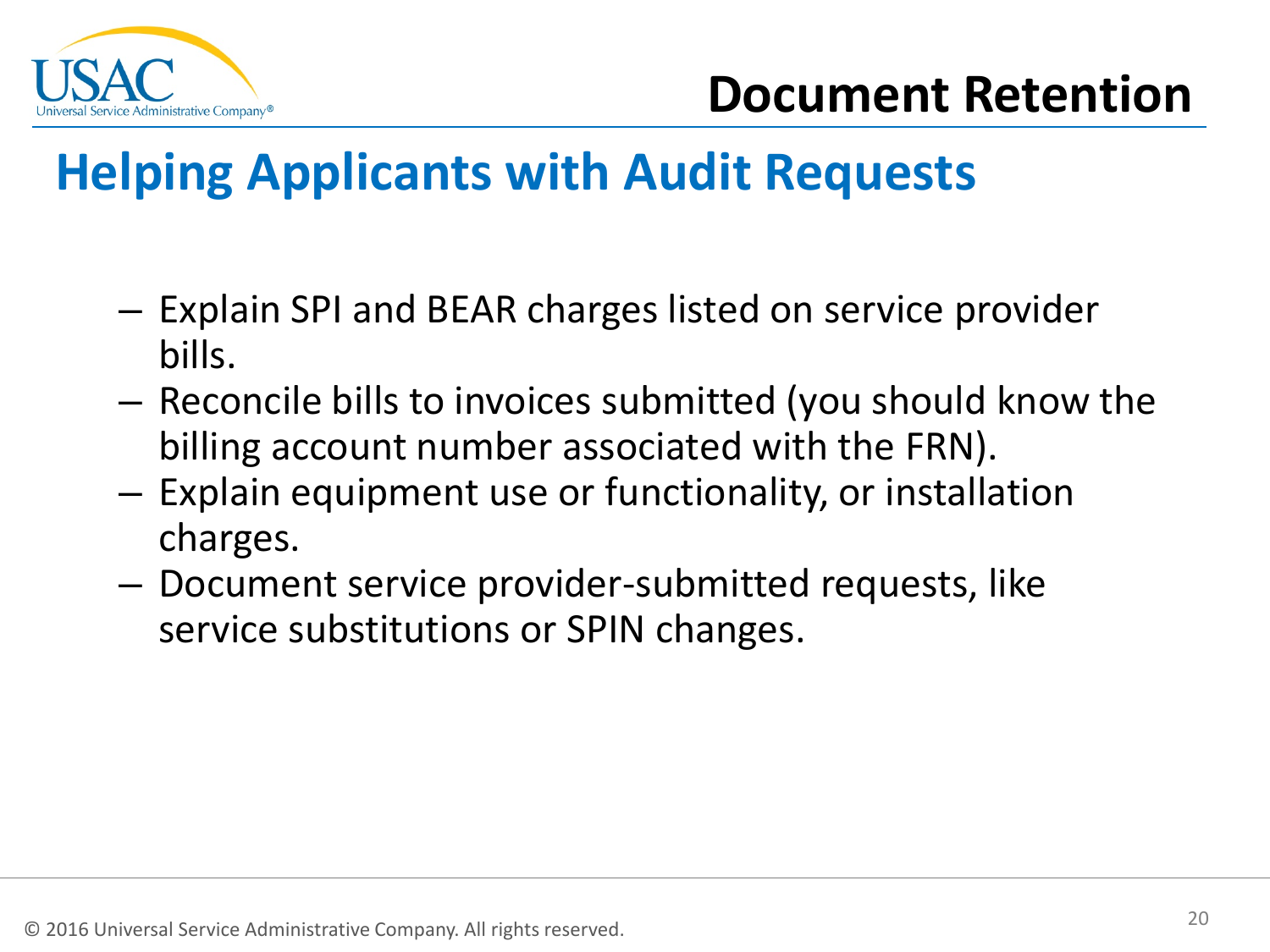

## **Questions?**